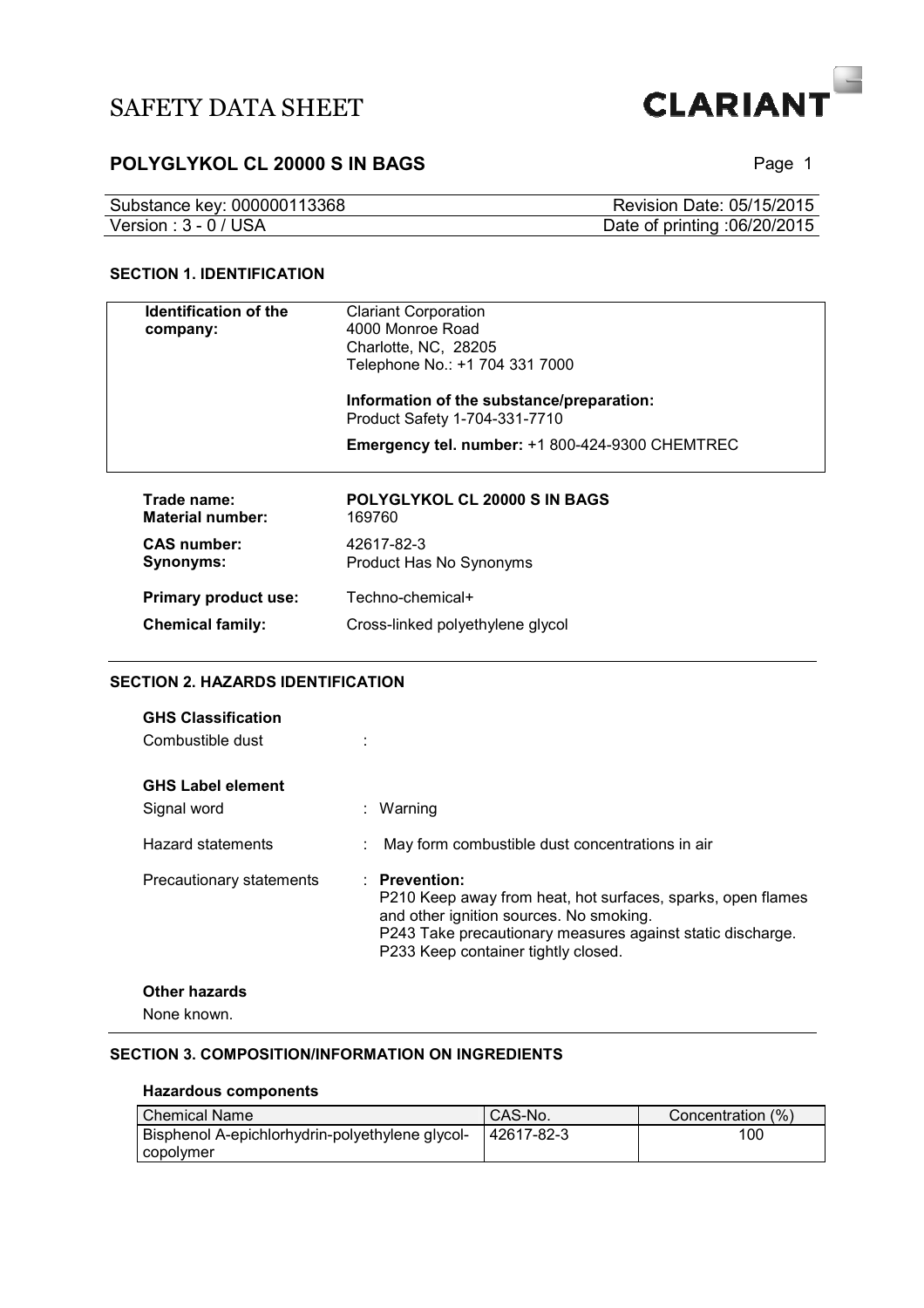

## **POLYGLYKOL CL 20000 S IN BAGS** Page 2

| Substance key: 000000113368 | Revision Date: 05/15/2015    |
|-----------------------------|------------------------------|
| Version : $3 - 0$ / USA     | Date of printing :06/20/2015 |

#### **SECTION 4. FIRST AID MEASURES**

| General advice                                                    | : Remove/Take off immediately all contaminated clothing.                                                                                                                                            |
|-------------------------------------------------------------------|-----------------------------------------------------------------------------------------------------------------------------------------------------------------------------------------------------|
| If inhaled                                                        | $\therefore$ Move the victim to fresh air.<br>Give oxygen or artificial respiration if needed.<br>Get immediate medical advice/attention.<br>Never give anything by mouth to an unconscious person. |
| In case of skin contact                                           | : Immediately flush skin under running water for at least fifteen<br>minutes. Seek medical attention if irritation or chemical burn is<br>present.                                                  |
| In case of eye contact                                            | : Rinse immediately with plenty of water, also under the eyelids,<br>for at least 15 minutes.<br>Get medical attention immediately if irritation develops and<br>persists.                          |
| If swallowed                                                      | : IF SWALLOWED: Immediately call a POISON CENTER or<br>doctor/ physician.                                                                                                                           |
| Most important symptoms<br>and effects, both acute and<br>delayed | : The possible symptoms known are those derived from the<br>labelling (see section 2).<br>No additional symptoms are known.                                                                         |
| Notes to physician                                                | : None known.                                                                                                                                                                                       |

#### **SECTION 5. FIREFIGHTING MEASURES**

| Suitable extinguishing media            | : Water spray jet<br>Foam                                                                                                                     |
|-----------------------------------------|-----------------------------------------------------------------------------------------------------------------------------------------------|
| Unsuitable extinguishing<br>media       | $\therefore$ Dry powder<br>Carbon dioxide (CO2)<br>High volume water jet                                                                      |
| Specific hazards during<br>firefighting | : In case of fires, hazardous combustion gases are formed:<br>Carbon monoxide (CO)                                                            |
|                                         | Burning produces noxious and toxic fumes.                                                                                                     |
| Further information                     | : Exercise caution when fighting any chemical fire. Use NIOSH<br>approved self-contained breathing apparatus and full<br>protective clothing. |
| for firefighters                        | Special protective equipment : Self-contained breathing apparatus                                                                             |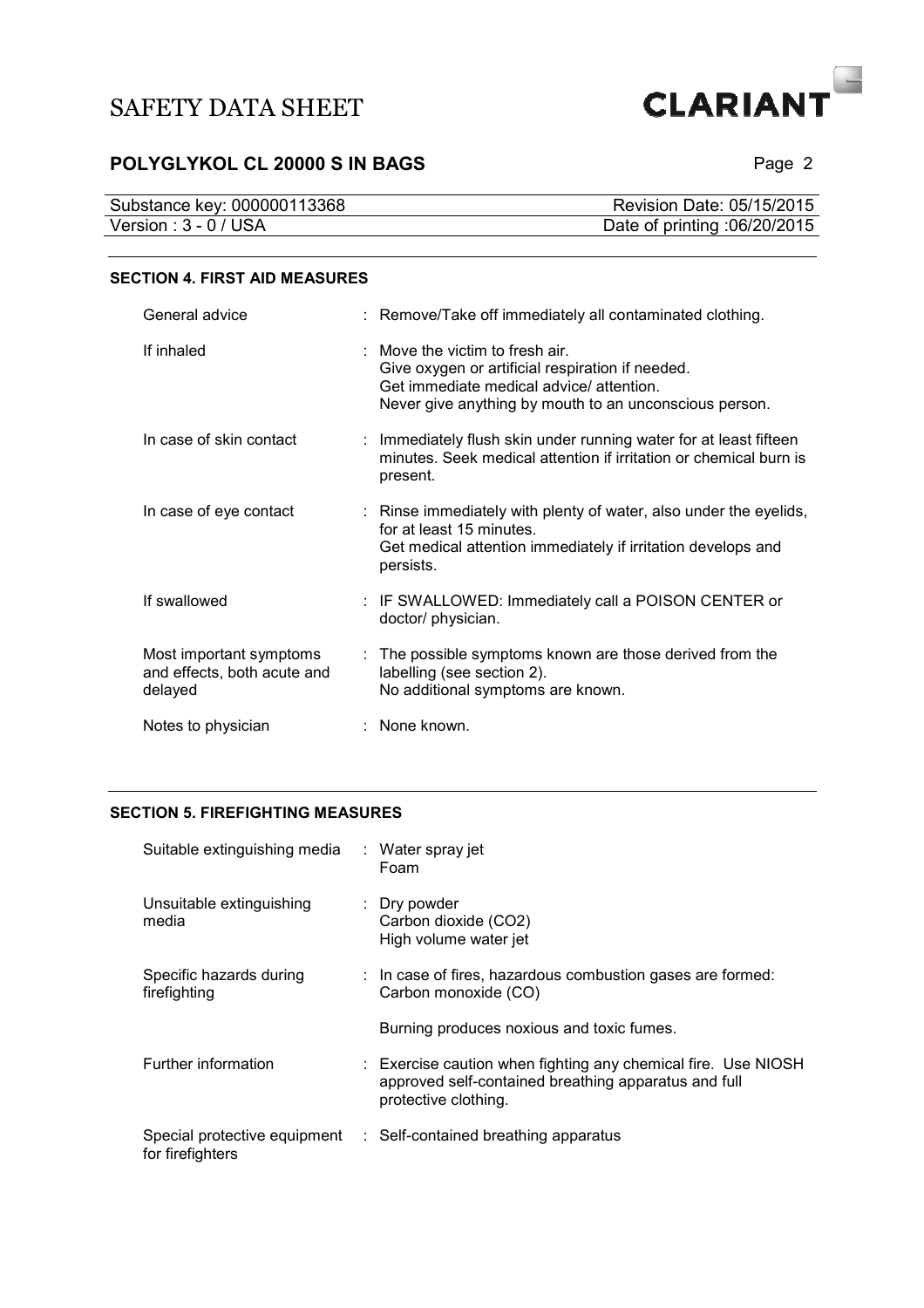

## **POLYGLYKOL CL 20000 S IN BAGS POLYGLYKOL CL 20000 S IN BAGS**

| Substance key: 000000113368 | Revision Date: 05/15/2015    |
|-----------------------------|------------------------------|
| Version : 3 - 0 / USA       | Date of printing :06/20/2015 |

#### **SECTION 6. ACCIDENTAL RELEASE MEASURES**

| Personal precautions,<br>protective equipment and<br>emergency procedures | : Wear suitable protective equipment.<br>Wearing appropriate personal protective equipment, contain<br>spill, ventilate area of spill or leak. Collect onto inert<br>absorbent. Place in suitable container. |
|---------------------------------------------------------------------------|--------------------------------------------------------------------------------------------------------------------------------------------------------------------------------------------------------------|
| Environmental precautions                                                 | : Do not allow to enter drains or waterways                                                                                                                                                                  |
| Methods and materials for<br>containment and cleaning up                  | : Take up mechanically                                                                                                                                                                                       |

#### **SECTION 7. HANDLING AND STORAGE**

| Advice on protection against<br>fire and explosion | : Keep away sources of ignition. Take precautionary measures<br>against build-up of electrostatic charges, e.g earthing during<br>loading and off-loading operations. Dust can form an<br>explosive mixture in air. |
|----------------------------------------------------|---------------------------------------------------------------------------------------------------------------------------------------------------------------------------------------------------------------------|
| Advice on safe handling                            | : Store in cool, dry area. Avoid excessive heat. Keep away<br>from sources of heat, sparks or open flames.                                                                                                          |
| Technical<br>measures/Precautions                  | : Store in original container.<br>Keep container closed.                                                                                                                                                            |

#### **SECTION 8. EXPOSURE CONTROLS/PERSONAL PROTECTION**

#### **Components with workplace control parameters**

Ingredients with occupational exposure limits to be monitored.

| <b>Engineering measures</b> | : Local ventilation recommended - mechanical ventilation may |
|-----------------------------|--------------------------------------------------------------|
|                             | be used.                                                     |

#### **Personal protective equipment**

| Respiratory protection   | : If airborne concentrations pose a health hazard, become<br>irritating or exceed recommended limits, use a NIOSH<br>approved respirator in accordance with OSHA respiratory<br>protection requirements under 29 CFR 1910.134                                                          |
|--------------------------|----------------------------------------------------------------------------------------------------------------------------------------------------------------------------------------------------------------------------------------------------------------------------------------|
| Hand protection          |                                                                                                                                                                                                                                                                                        |
| Remarks                  | : Butyl Rubber, PVC Or Neoprene.                                                                                                                                                                                                                                                       |
| Eye protection           | : Safety glasses or chemical splash goggles.                                                                                                                                                                                                                                           |
| Skin and body protection | : Protective clothing to minimize skin contact should be worn.<br>Chemically resistant safety shoes. Wash contaminated<br>clothing with soap and water and dry before reuse. Safety<br>showers and eyewash stations should be provided in all<br>areas where this material is handled. |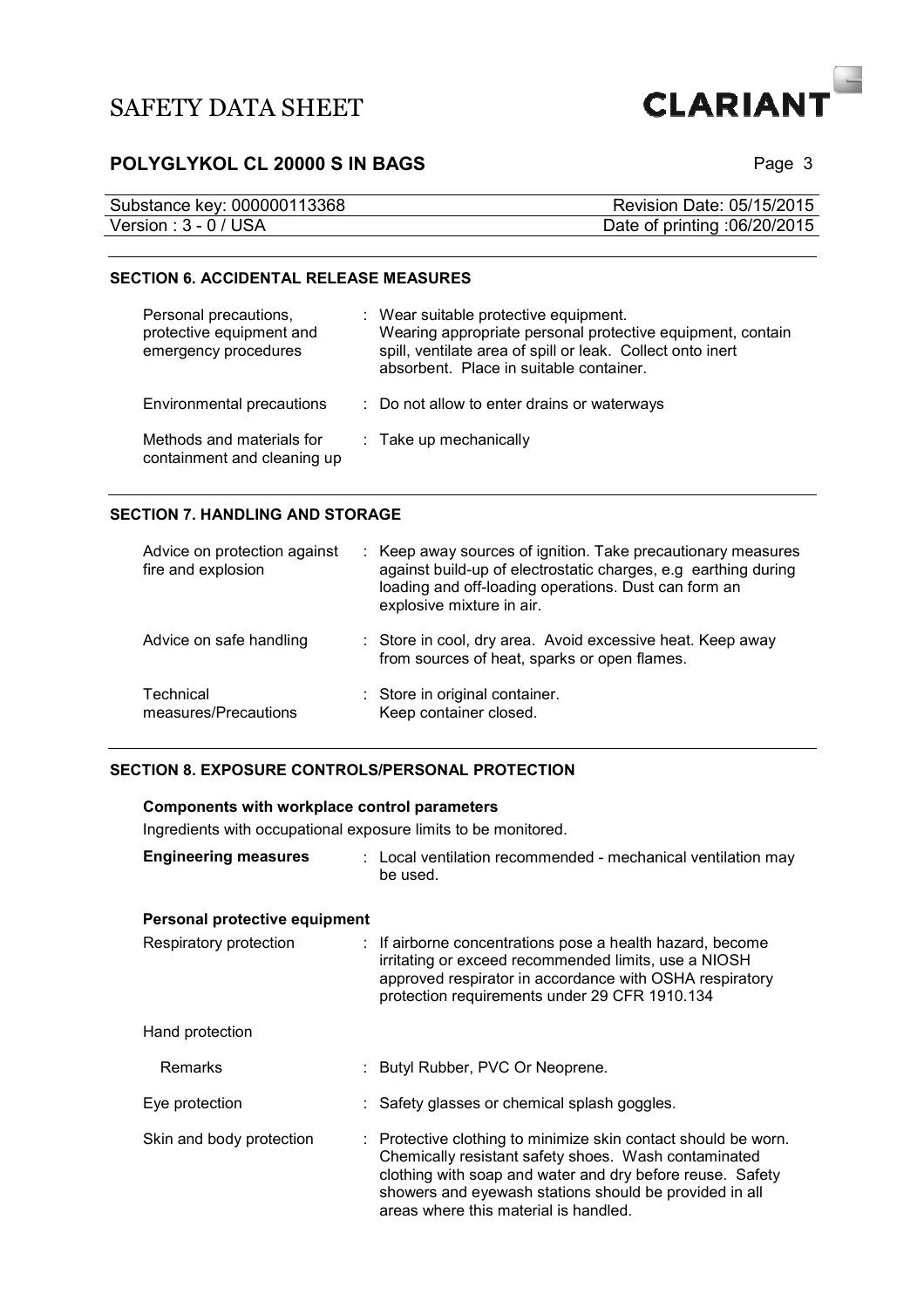

# POLYGLYKOL CL 20000 S IN BAGS **POLYGLYKOL CL 20000 S IN BAGS**

| Substance key: 000000113368                        | Revision Date: 05/15/2015                                                                      |
|----------------------------------------------------|------------------------------------------------------------------------------------------------|
| Version: 3 - 0 / USA                               | Date of printing :06/20/2015                                                                   |
| Protective measures<br>Hygiene measures            | : Avoid contact with skin and eyes.<br>: Observe the usual precautions for handling chemicals. |
|                                                    |                                                                                                |
| <b>SECTION 9. PHYSICAL AND CHEMICAL PROPERTIES</b> |                                                                                                |
| Appearance                                         | : flakes                                                                                       |
| Colour                                             | white                                                                                          |
| Odour                                              | odourless                                                                                      |
| Odour Threshold                                    | not tested.                                                                                    |
| pH                                                 | : 5.5 - 8.5, Concentration: 50 g/l (20 °C)Method: ASTM E 70                                    |
| Freezing point                                     | approx. 63 °C                                                                                  |
| Boiling point                                      | not determined                                                                                 |
| Flash point                                        | : approx. 260 $^{\circ}$ C                                                                     |
| Evaporation rate                                   | Not applicable                                                                                 |
| Upper explosion limit                              | Not applicable                                                                                 |
| Lower explosion limit                              | : Not applicable                                                                               |
| Vapour pressure                                    | : < $0.01$ mbar (20 °C)                                                                        |
| Relative vapour density                            | Not applicable<br>÷                                                                            |
|                                                    |                                                                                                |
| Density                                            | : approx. 1.1 g/cm3 (25 °C)                                                                    |
| <b>Bulk density</b>                                | : $400 - 500$ g/l                                                                              |
| Solubility(ies)<br>Water solubility                | : approx. 500 g/l $(20 °C)$                                                                    |
| Solubility in other solvents                       | : not tested.<br>Solvent: fat                                                                  |
| Partition coefficient: n-<br>octanol/water         | : $log Pow: < -1$<br>Method: Calculated by Syracuse.                                           |
| Auto-ignition temperature                          | $>$ 320 $^{\circ}$ C                                                                           |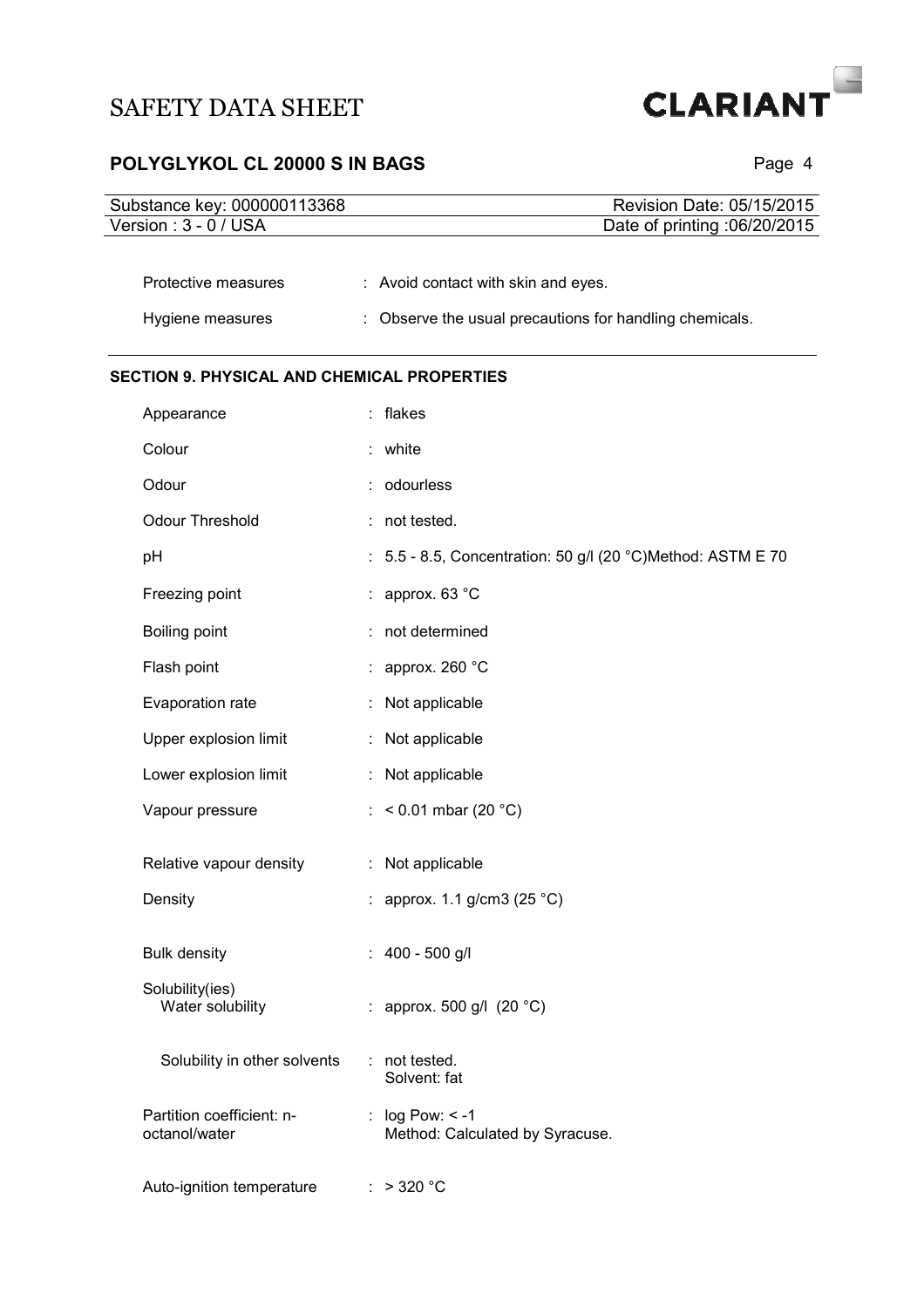

## **POLYGLYKOL CL 20000 S IN BAGS POLYGLYKOL CL 20000 S IN BAGS**

| Substance key: 000000113368     |                                                                          | Revision Date: 05/15/2015    |
|---------------------------------|--------------------------------------------------------------------------|------------------------------|
| Version: 3 - 0 / USA            |                                                                          | Date of printing :06/20/2015 |
| Decomposition temperature       | : 360 °C                                                                 |                              |
| Viscosity<br>Viscosity, dynamic | $:$ Not applicable                                                       |                              |
| Viscosity, kinematic            | : 100 - 300 mm2/s (38 °C)<br>Method: ASTM D 445<br>50 % aqueous solution |                              |
| Explosive properties            | $:$ no data available                                                    |                              |
| Oxidizing properties            | Not applicable                                                           |                              |

#### **SECTION 10. STABILITY AND REACTIVITY**

| Reactivity                            | : No dangerous reaction known under conditions of normal use.                             |
|---------------------------------------|-------------------------------------------------------------------------------------------|
| Chemical stability                    | : Stable under normal conditions.                                                         |
| Possibility of hazardous<br>reactions | : No dangerous reaction known under conditions of normal use.<br>Stable                   |
| Conditions to avoid                   | $\therefore$ None known.                                                                  |
| Incompatible materials                | $:$ not known                                                                             |
| Hazardous decomposition<br>products   | : When handled and stored appropriately, no dangerous<br>decomposition products are known |

#### **SECTION 11. TOXICOLOGICAL INFORMATION**

#### **Acute toxicity**

#### **Product:**

| Acute oral toxicity       | : LD50 (Rat): $> 15,000$ mg/kg |
|---------------------------|--------------------------------|
| Acute inhalation toxicity | $:$ Remarks: not tested.       |
| Acute dermal toxicity     | : Remarks: not tested.         |

#### **Skin corrosion/irritation**

#### **Product:**

Species: Rabbit Method: OECD Test Guideline 404 Result: No skin irritation

#### **Serious eye damage/eye irritation**

#### **Product:**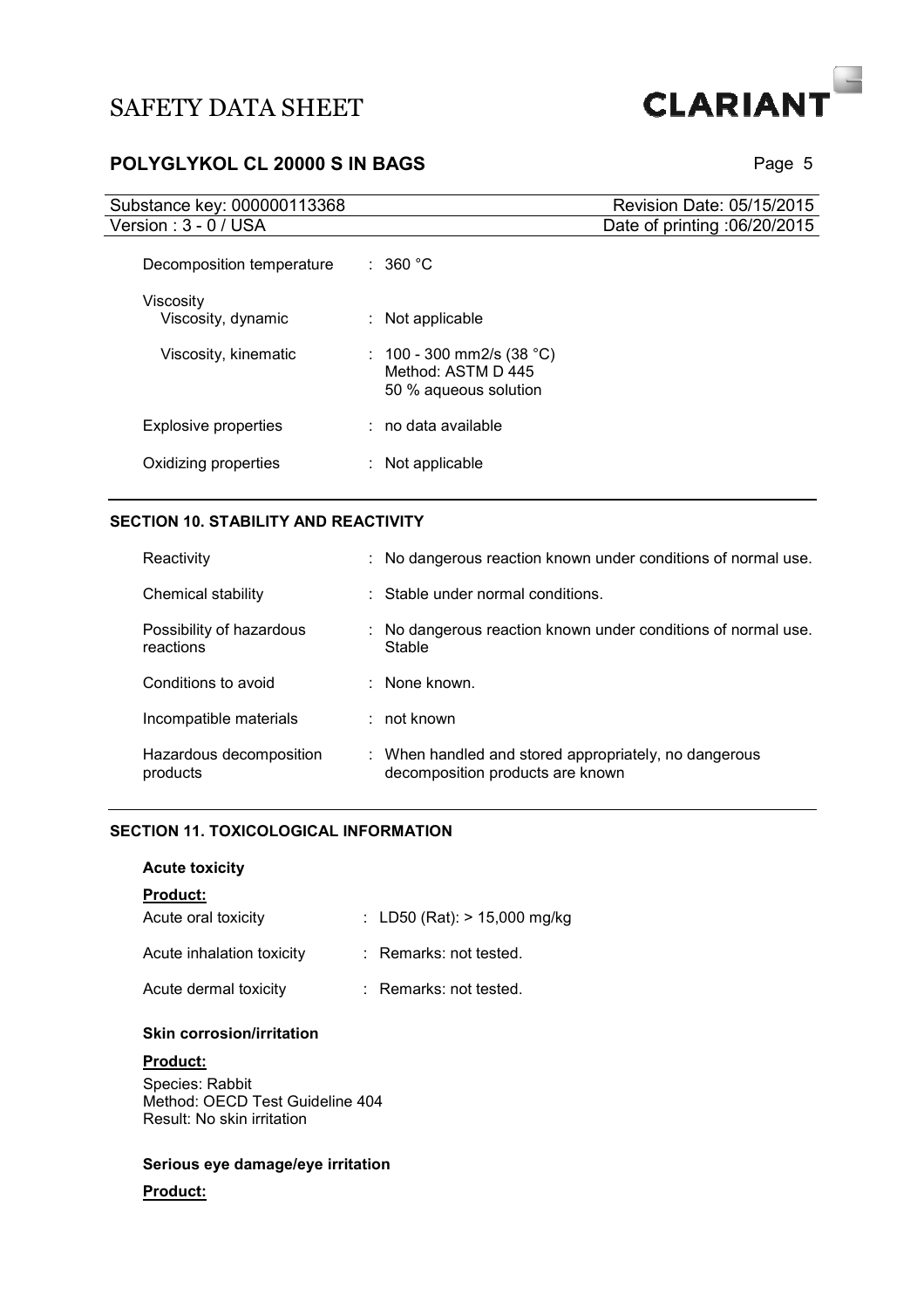# **CLARIANT**

# **POLYGLYKOL CL 20000 S IN BAGS** Page 6

| Substance key: 000000113368                                                         |                             | Revision Date: 05/15/2015    |
|-------------------------------------------------------------------------------------|-----------------------------|------------------------------|
| Version: 3 - 0 / USA                                                                |                             | Date of printing :06/20/2015 |
| Species: rabbit eye<br>Result: No eye irritation<br>Method: OECD Test Guideline 405 |                             |                              |
| Respiratory or skin sensitisation                                                   |                             |                              |
| <b>Product:</b>                                                                     |                             |                              |
| Remarks: not tested.                                                                |                             |                              |
| Germ cell mutagenicity                                                              |                             |                              |
| <b>Product:</b>                                                                     |                             |                              |
| Germ cell mutagenicity - : No information available.<br>Assessment                  |                             |                              |
| Carcinogenicity                                                                     |                             |                              |
| Product:                                                                            |                             |                              |
| Carcinogenicity -<br>Assessment                                                     | : No information available. |                              |
| <b>IARC</b>                                                                         | Not listed                  |                              |
| <b>OSHA</b>                                                                         | Not listed                  |                              |
| <b>NTP</b>                                                                          | Not listed                  |                              |
| <b>Reproductive toxicity</b>                                                        |                             |                              |
| <b>Product:</b>                                                                     |                             |                              |
| Reproductive toxicity -<br>Assessment                                               | : No information available. |                              |
|                                                                                     | No information available.   |                              |
| <b>STOT - single exposure</b>                                                       |                             |                              |
| Product:                                                                            |                             |                              |
| Remarks: not tested.                                                                |                             |                              |
| <b>STOT - repeated exposure</b>                                                     |                             |                              |
| Product:                                                                            |                             |                              |
| Remarks: not tested.                                                                |                             |                              |
| <b>Repeated dose toxicity</b>                                                       |                             |                              |
| <b>Product:</b>                                                                     |                             |                              |
| Remarks: not tested.                                                                |                             |                              |
|                                                                                     |                             |                              |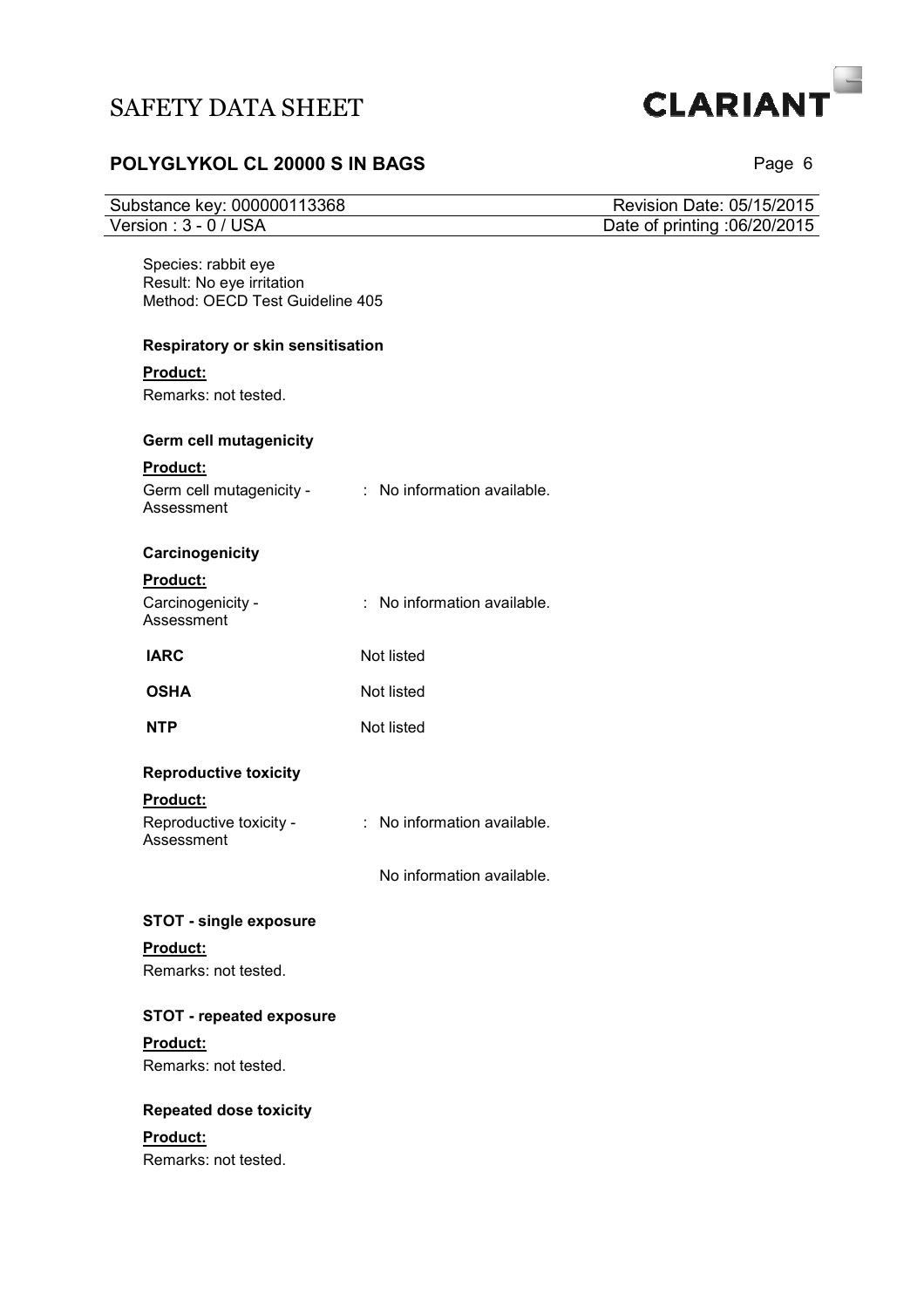

## **POLYGLYKOL CL 20000 S IN BAGS POLYGLYKOL CL 20000 S IN BAGS**

| Substance key: 000000113368 | Revision Date: 05/15/2015    |
|-----------------------------|------------------------------|
| Version : $3 - 0$ / USA     | Date of printing :06/20/2015 |
|                             |                              |

## **Aspiration toxicity**

#### **Product:**

no data available

#### **Experience with human exposure**

#### **Product:**

General Information : The possible symptoms known are those derived from the labelling (see section 2).

#### **SECTION 12. ECOLOGICAL INFORMATION**

| <b>Ecotoxicity</b>                                                  |                                                                                                         |
|---------------------------------------------------------------------|---------------------------------------------------------------------------------------------------------|
| <b>Product:</b>                                                     |                                                                                                         |
| Toxicity to fish                                                    | : LC50 (Danio rerio (zebra fish)): > 100 mg/l<br>Exposure time: 96 h<br>Method: OECD Test Guideline 203 |
| Toxicity to daphnia and other<br>÷<br>aquatic invertebrates         | Remarks: not tested.                                                                                    |
| Toxicity to algae                                                   | Remarks: not tested.                                                                                    |
| Toxicity to bacteria                                                | : Remarks: not tested.                                                                                  |
| <b>Persistence and degradability</b>                                |                                                                                                         |
| <b>Product:</b><br>Biodegradability                                 | : Result: Not readily biodegradable.<br>Biodegradation: < 20 %<br>Method: OECD Test Guideline 302B      |
| <b>Bioaccumulative potential</b>                                    |                                                                                                         |
| <b>Product:</b><br>Bioaccumulation                                  | : Remarks: not tested.                                                                                  |
| <b>Mobility in soil</b>                                             |                                                                                                         |
| <b>Product:</b><br>Distribution among<br>environmental compartments | : Remarks: not tested.                                                                                  |
| <b>Other adverse effects</b>                                        |                                                                                                         |
| Product:                                                            |                                                                                                         |
| Environmental fate and<br>pathways                                  | : Remarks: no data available                                                                            |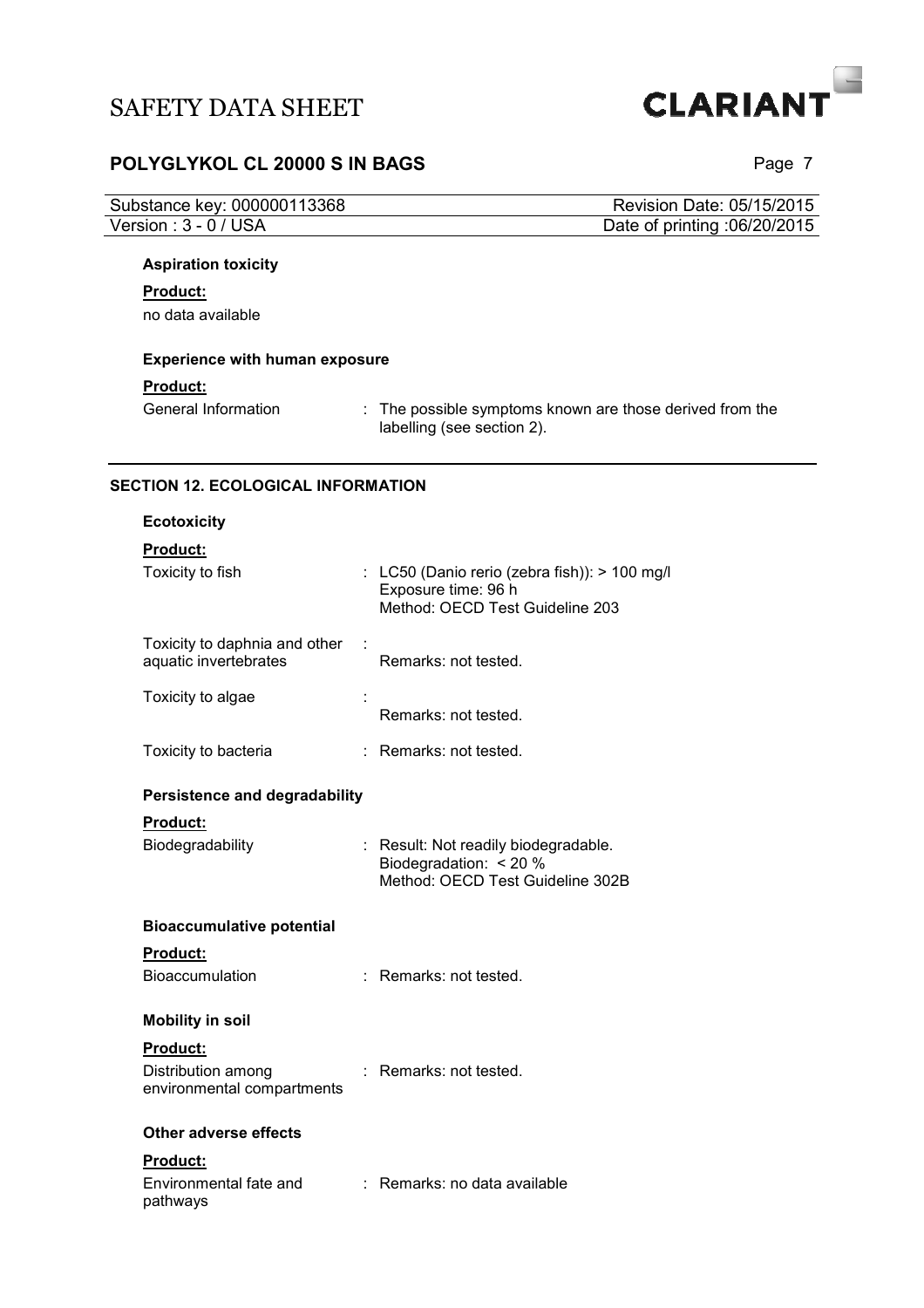

## **POLYGLYKOL CL 20000 S IN BAGS POLYGLYKOL CL 20000 S IN BAGS**

| Substance key: 000000113368           |                                         | Revision Date: 05/15/2015    |
|---------------------------------------|-----------------------------------------|------------------------------|
| Version: 3 - 0 / USA                  |                                         | Date of printing :06/20/2015 |
| Results of PBT and vPvB<br>assessment | $\therefore$ Remarks: no data available |                              |
| Additional ecological<br>information  | $\therefore$ no data available.         |                              |

#### **SECTION 13. DISPOSAL CONSIDERATIONS**

| <b>Disposal methods</b><br>RCRA - Resource<br><b>Conservation and Recovery</b> | $:$ No -- Not as sold.                                                                                             |
|--------------------------------------------------------------------------------|--------------------------------------------------------------------------------------------------------------------|
| <b>Authorization Act</b><br>Waste Code                                         | : NONE                                                                                                             |
| Waste from residues                                                            | : Must be incinerated in a suitable incineration plant holding a<br>permit delivered by the competent authorities. |
| Contaminated packaging                                                         | : Packaging that cannot be cleaned should be disposed of as<br>product waste                                       |

#### **SECTION 14. TRANSPORT INFORMATION**

| DOT  | not restricted |
|------|----------------|
| IATA | not restricted |
| IMDG | not restricted |

#### **SECTION 15. REGULATORY INFORMATION**

## **EPCRA - Emergency Planning and Community Right-to-Know Act CERCLA Reportable Quantity**  This material does not contain any components with a CERCLA RQ. **SARA 304 Extremely Hazardous Substances Reportable Quantity**

This material does not contain any components with a section 304 EHS RQ.

| SARA 311/312 Hazards | $:$ No SARA Hazards                                                                                                                                  |
|----------------------|------------------------------------------------------------------------------------------------------------------------------------------------------|
| <b>SARA 302</b>      | : No chemicals in this material are subject to the reporting<br>requirements of SARA Title III, Section 302.                                         |
| <b>SARA 313</b>      | : This product does not contain any toxic chemical listed under<br>Section 313 of the Emergency Planning and Community<br>Right-To-Know Act of 1986. |